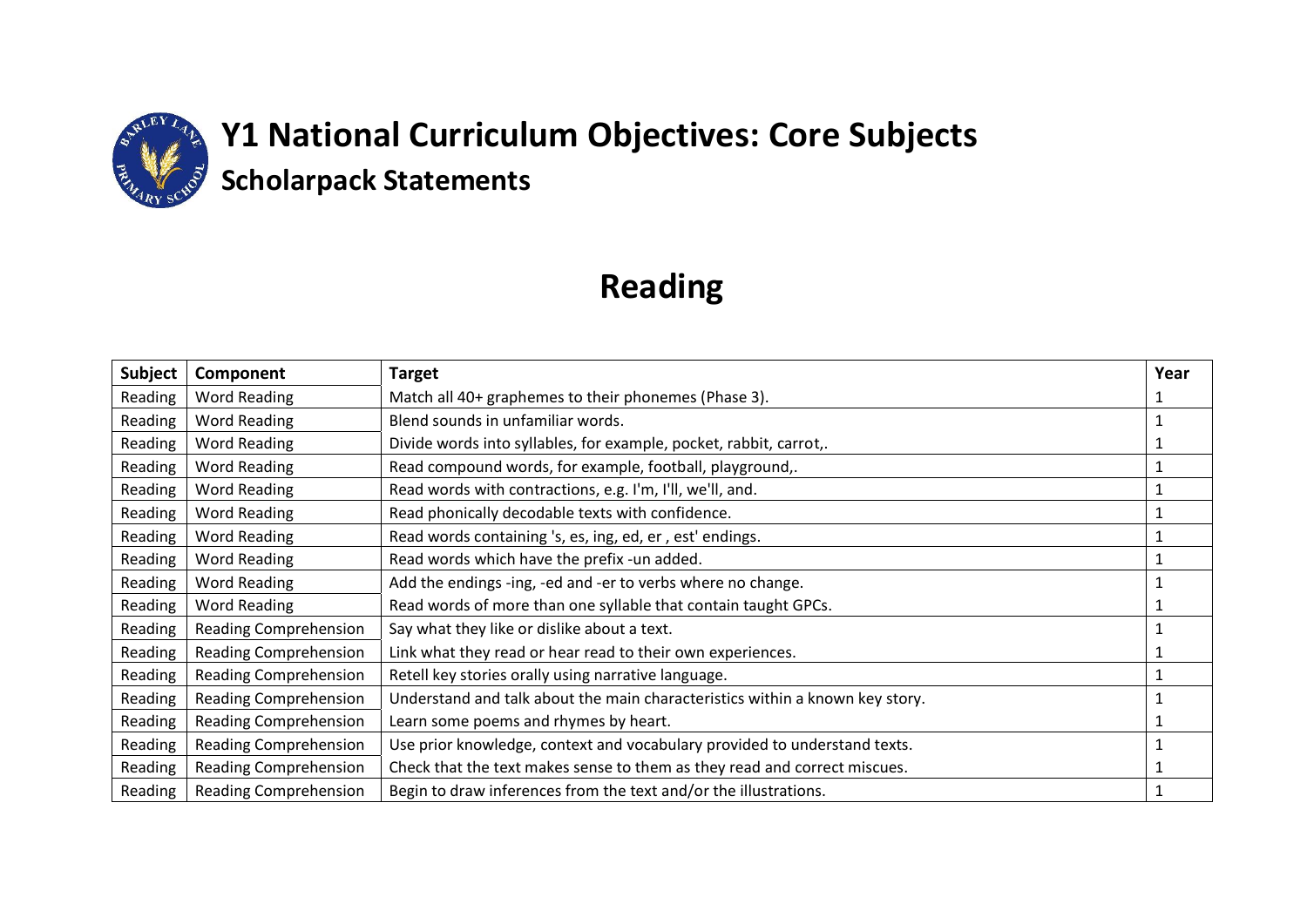| Reading | Reading Comprehension   | Make predictions based on the events in the text. |  |
|---------|-------------------------|---------------------------------------------------|--|
| Reading | I Reading Comprehension | Explain what they understand about a text.        |  |

| Reading | <b>Reading Exceeding Statements</b> | Read accurately and confidently words of 2 or more syllables.                                       |  |
|---------|-------------------------------------|-----------------------------------------------------------------------------------------------------|--|
| Reading | <b>Reading Exceeding Statements</b> | Talk about favourite authors or genre of books.                                                     |  |
| Reading | <b>Reading Exceeding Statements</b> | Can predict what happens next in familiar stories.                                                  |  |
| Reading | <b>Reading Exceeding Statements</b> | Happy to read aloud in front of others.                                                             |  |
|         |                                     | Tell someone about likes and dislikes related to story they have read or a story they have had read |  |
| Reading | <b>Reading Exceeding Statements</b> | to them.                                                                                            |  |
|         |                                     | Read a number of signs and labels in the environment drawing from phonic knowledge when doing       |  |
| Reading | <b>Reading Exceeding Statements</b> | SO.                                                                                                 |  |
| Reading | <b>Reading Exceeding Statements</b> | Aware of mistakes made because reading does not make sense.                                         |  |
| Reading | <b>Reading Exceeding Statements</b> | Re-read a passage if unhappy with own comprehension.                                                |  |
| Reading | <b>Reading Exceeding Statements</b> | Growing awareness of how non fiction texts are organised.                                           |  |
| Reading | <b>Reading Exceeding Statements</b> | Use illustrations as an important feature in aiding reading.                                        |  |

# **Writing**

| Transcription | Sit correctly at a table, holding a pencil comfortably and correctly.                                          |  |
|---------------|----------------------------------------------------------------------------------------------------------------|--|
| Transcription | Begin to form lower case letters in the correct direction, starting and finishing in the right place.          |  |
| Transcription | Form capital letters and the digits 0-9.                                                                       |  |
|               | Understand which letters belong to which handwriting 'families' (i.e. letters that are formed in similar ways) |  |
| Transcription | and to practise these.                                                                                         |  |
| Transcription | Identify known phonemes in unfamiliar words.                                                                   |  |
| Transcription | Use syllables to divide words when spelling.                                                                   |  |
|               |                                                                                                                |  |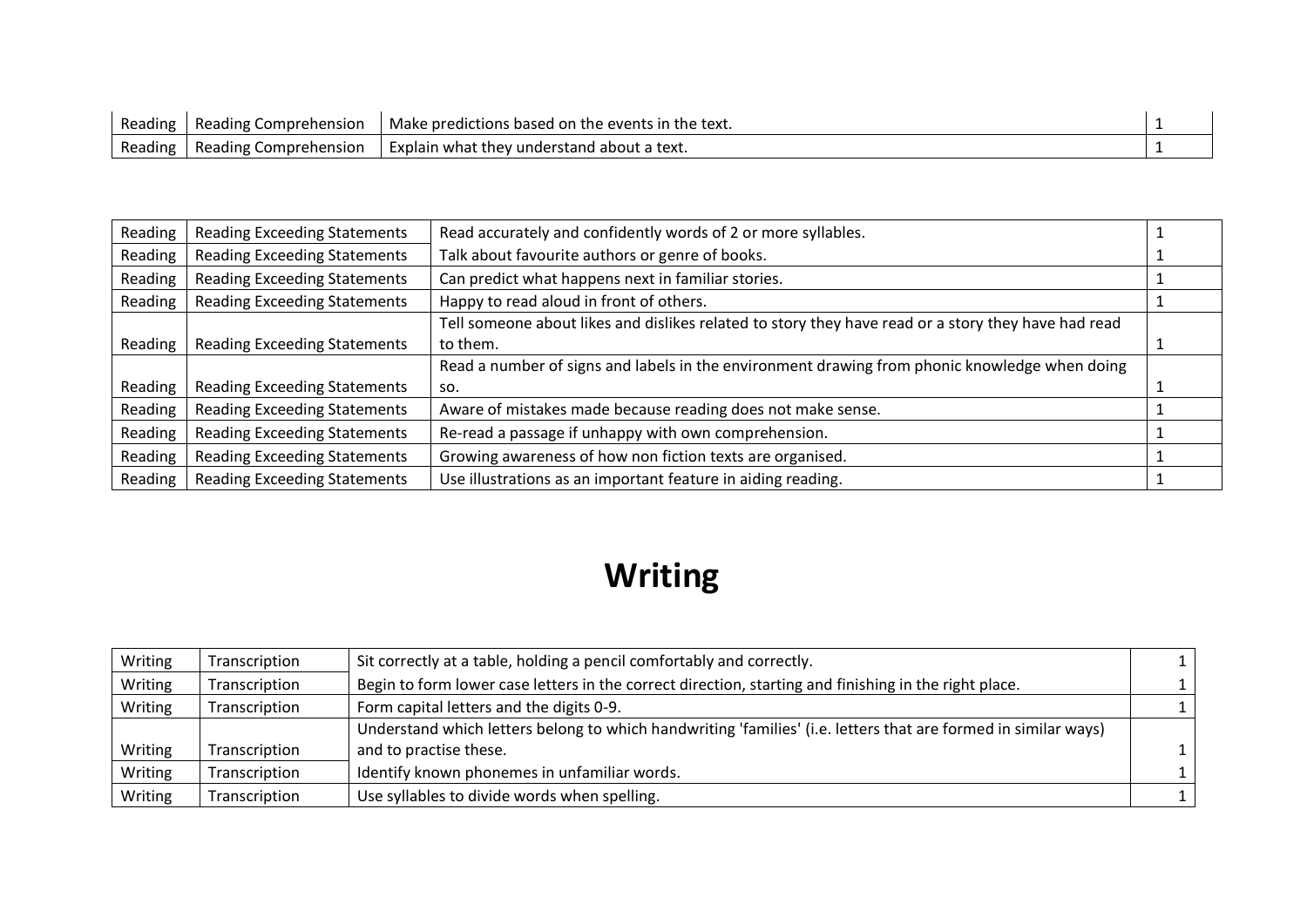| Writing | Transcription | Use knowledge of alternative phonemes to narrow down possibilities for accurate spelling.               |  |
|---------|---------------|---------------------------------------------------------------------------------------------------------|--|
| Writing | Transcription | Use the spelling rule for adding s or es for verbs in 3rd person singular.                              |  |
| Writing | Transcription | Name the letters of the alphabet in order.                                                              |  |
| Writing | Transcription | Use letter names to show alternative spellings of the same phoneme.                                     |  |
| Writing | Composition   | Compose a sentence orally before writing it.                                                            |  |
| Writing | Composition   | Sequence sentences to form short narratives.                                                            |  |
| Writing | Composition   | Sequence sentences in chronological order to recount an event or an experience.                         |  |
| Writing | Composition   | Re-read what they have written to check that it makes sense.                                            |  |
| Writing | Composition   | Leave spaces between words.                                                                             |  |
| Writing | Composition   | Begin to punctuate sentences using a capital letter and a full stop, question mark or exclamation mark. |  |
| Writing | Composition   | Use a capital letter for names of people, places, the days of the week, and the personal pronoun 'I'.   |  |
| Writing | Composition   | Use 'and' to join sentences together.                                                                   |  |
| Writing | Composition   | Know how the prefix 'un' can be added to words to change meaning.                                       |  |
| Writing | Composition   | Use the suffixes: s, es, ed, er and ing within their writing.                                           |  |

| Writing | <b>Writing Exceeding Statements</b> | Sequence a short story or series of events related to learning in science, history and geography.               |  |
|---------|-------------------------------------|-----------------------------------------------------------------------------------------------------------------|--|
| Writing | <b>Writing Exceeding Statements</b> | Writing makes sense to the reader without additional explanation.                                               |  |
| Writing | <b>Writing Exceeding Statements</b> | Confident in changing the way sentences start.                                                                  |  |
| Writing | <b>Writing Exceeding Statements</b> | Make sentences longer and use words other than 'and' and 'then' to join ideas together.                         |  |
|         |                                     | Use new vocabulary for the first time in story or explanations and is excited about experimenting with new      |  |
| Writing | <b>Writing Exceeding Statements</b> | vocabulary.                                                                                                     |  |
| Writing | <b>Writing Exceeding Statements</b> | Know which letters sit below the line and which are tall letters.                                               |  |
| Writing | <b>Writing Exceeding Statements</b> | Consistent in use of lower case and capital letters.                                                            |  |
| Writing | <b>Writing Exceeding Statements</b> | Sound out spelling when not sure and come up with phonetically plausible attempts at spelling unfamiliar words. |  |
| Writing | <b>Writing Exceeding Statements</b> | Spell almost all words in the Year 1 and 2 list accurately.                                                     |  |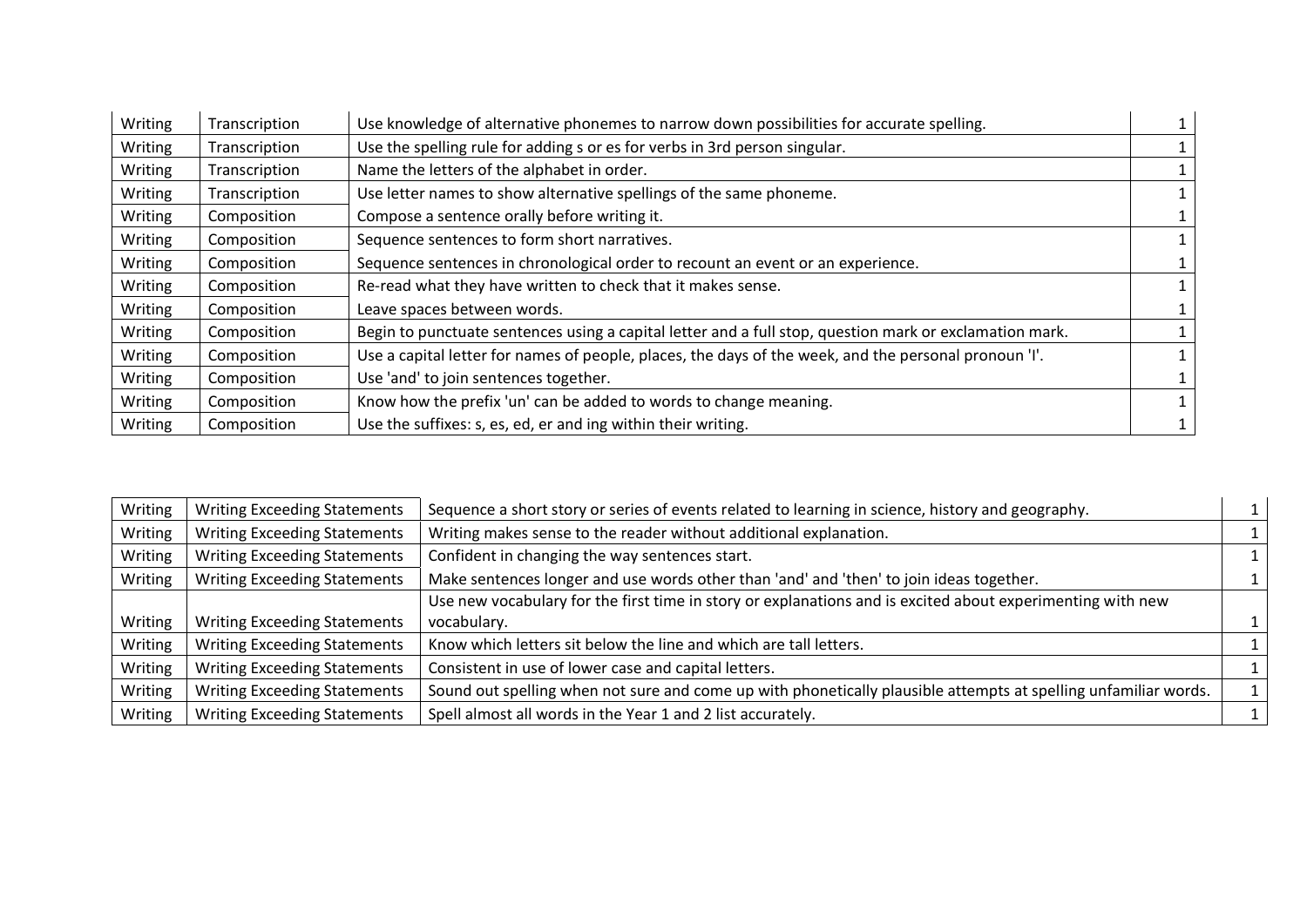### **Spoken Language**

| Spoken Language | Spoken Language | Speak clearly and confidently in front of others.                        |  |
|-----------------|-----------------|--------------------------------------------------------------------------|--|
| Spoken Language | Spoken Language | Retell a well-known story, remembering the main characters.              |  |
| Spoken Language | Spoken Language | Prepare to use 'new' words when communicating.                           |  |
| Spoken Language | Spoken Language | Hold attention well when collaborating with others.                      |  |
| Spoken Language | Spoken Language | Does not stray away from main topic when engaged in collaborative talk.  |  |
| Spoken Language | Spoken Language | Prepare to ask relevant questions to extend understanding and knowledge. |  |
| Spoken Language | Spoken Language | Initiate conversation in collaborative situation.                        |  |
| Spoken Language | Spoken Language | Listen carefully to what others are saying in group talk.                |  |
| Spoken Language | Spoken Language | Respond appropriately to what others say in group talk.                  |  |
| Spoken Language | Spoken Language | Happy to join in with role play.                                         |  |

| Spoken Language | Spoken Language Exceeding Statements | Justify answers, arguments and opinions when challenged.                     |  |
|-----------------|--------------------------------------|------------------------------------------------------------------------------|--|
|                 |                                      | Give well-structured descriptions, explanations and narratives for different |  |
| Spoken Language | Spoken Language Exceeding Statements | purposes.                                                                    |  |
| Spoken Language | Spoken Language Exceeding Statements | Express personal feelings when involved in discussions.                      |  |
| Spoken Language | Spoken Language Exceeding Statements | Participate keenly in discussions and debates.                               |  |
| Spoken Language | Spoken Language Exceeding Statements | Retell known story, remembering detail and adding own point of view.         |  |
| Spoken Language | Spoken Language Exceeding Statements | Change events (usually endings) in a familiar story when asked to do so.     |  |
| Spoken Language | Spoken Language Exceeding Statements | Consider the views of everyone in a collaborative talk situation.            |  |
| Spoken Language | Spoken Language Exceeding Statements | Use appropriate language to ensure listener knows when something happened.   |  |
| Spoken Language | Spoken Language Exceeding Statements | Understand consequences of what is said to others.                           |  |
| Spoken Language | Spoken Language Exceeding Statements | Summarise the outcome of collaborative talk.                                 |  |

### **Maths**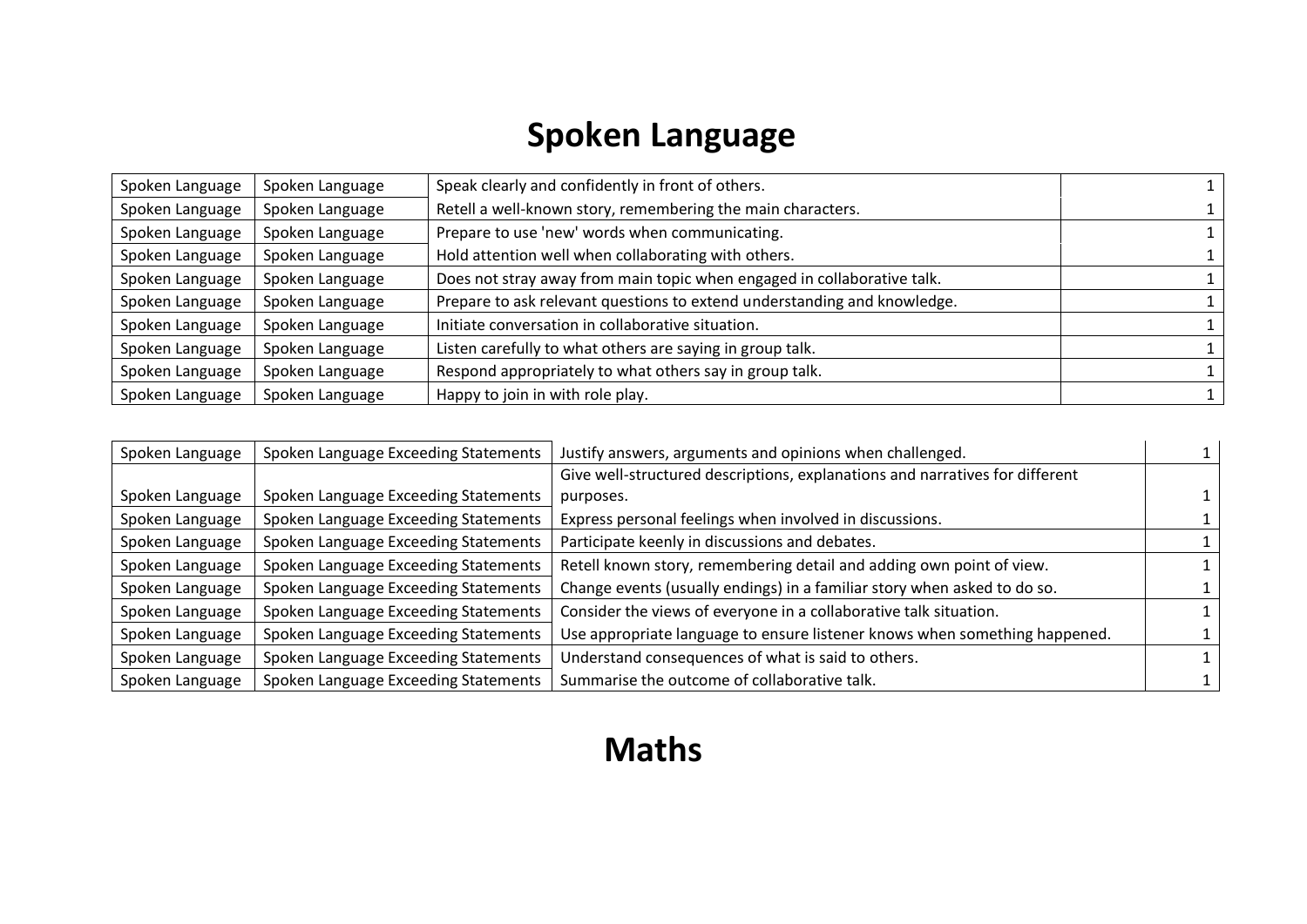| Mathematics        | Number, Place Value and Calculation | I can count, read and write numbers to 100 in numerals                                                                                                    | 1            |
|--------------------|-------------------------------------|-----------------------------------------------------------------------------------------------------------------------------------------------------------|--------------|
| Mathematics        | Number, Place Value and Calculation | can count in multiples of twos, fives and tens                                                                                                            | 1            |
| Mathematics        | Number, Place Value and Calculation | I can identify one more and one less from a given number (0-100)                                                                                          | 1            |
| Mathematics        | Number, Place Value and Calculation | can use the language of: equal to, more than, less than (fewer), most, least (0-100)                                                                      | 1            |
|                    |                                     | I can identify and represent numbers using objects and pictorial representations                                                                          |              |
| Mathematics        | Number, Place Value and Calculation | including the number line                                                                                                                                 | $\mathbf{1}$ |
| Mathematics        | Number, Place Value and Calculation | can read and write numbers from 1 to 20 in words                                                                                                          | $\mathbf{1}$ |
|                    |                                     | I can read, write and interpret mathematical statements involving addition (+),                                                                           |              |
| Mathematics        | Number, Place Value and Calculation | subtraction $(-)$ and equals $(=)$ signs                                                                                                                  | $\mathbf{1}$ |
| Mathematics        | Number, Place Value and Calculation | can represent and use number bonds and related subtraction facts within 20                                                                                | $\mathbf{1}$ |
| Mathematics        | Number, Place Value and Calculation | can add and subtract one-digit and two-digit numbers to 20, including zero                                                                                | $\mathbf{1}$ |
|                    |                                     | I can solve one-step problems that involve addition, using concrete objects and pictorial                                                                 |              |
| Mathematics        | Number, Place Value and Calculation | representations, and missing number problems such as $7 =$<br>$+4.$                                                                                       | $\mathbf{1}$ |
|                    |                                     | I can solve one-step problems that involve subtraction, using concrete objects and                                                                        |              |
| Mathematics        | Number, Place Value and Calculation | pictorial representations, and missing number problems such as 7 =<br>$-9.$                                                                               | $\mathbf{1}$ |
|                    |                                     | I can solve one-step problems involving multiplication, by calculating the answer using                                                                   |              |
| Mathematics        | Number, Place Value and Calculation | concrete objects, pictorial representations and arrays with the support of the teacher                                                                    | $\mathbf{1}$ |
|                    |                                     | I can solve one-step problems involving division, by calculating the answer using                                                                         |              |
| Mathematics        | Number, Place Value and Calculation | concrete objects, pictorial representations and arrays with the support of the teacher                                                                    | $\mathbf{1}$ |
|                    |                                     | I can recognise, find and name a half as one of two equal parts of an object, shape or                                                                    |              |
| Mathematics        | Number, Place Value and Calculation | quantity                                                                                                                                                  | $\mathbf{1}$ |
|                    |                                     | I can recognise, find and name a quarter as one of four equal parts of an object, shape or                                                                |              |
| Mathematics        | Number, Place Value and Calculation | quantity                                                                                                                                                  | $\mathbf{1}$ |
| Mathematics        | Measurement                         | I can compare, describe and solve practical problems for lengths and heights [for                                                                         |              |
| Mathematics        |                                     | example, long/short, longer/shorter, tall/short, double/half]                                                                                             | $\mathbf{1}$ |
|                    | Measurement                         | I can measure and begin to record lengths and heights(non-standard)<br>I can compare, describe and solve practical problems for mass/weight [for example, | $\mathbf{1}$ |
| Mathematics        | Measurement                         | heavy/light, heavier than, lighter than](non-standard)                                                                                                    | $\mathbf{1}$ |
| Mathematics        | Measurement                         |                                                                                                                                                           |              |
|                    |                                     | I can measure and begin to record mass/weight (non-standard)<br>I can compare, describe and solve practical problems for capacity and volume [for         | $\mathbf{1}$ |
| <b>Mathematics</b> | Measurement                         | example, full/empty, more than, less than, half, half full, quarter]                                                                                      | $\mathbf{1}$ |
| Mathematics        | Measurement                         | I can measure and begin to record capacity and volume                                                                                                     | $\mathbf{1}$ |
|                    |                                     |                                                                                                                                                           |              |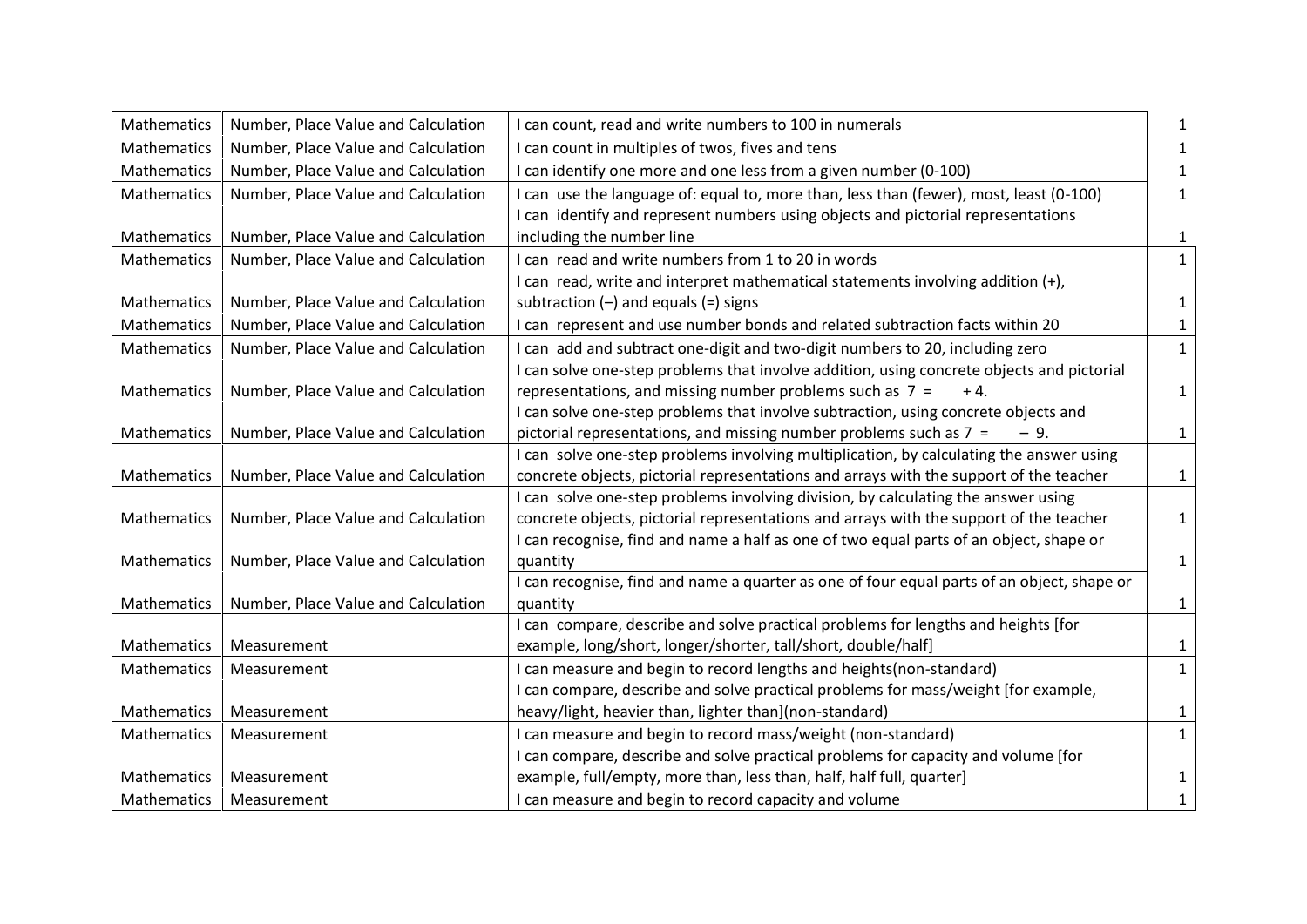| Mathematics        | Measurement | can recognise and know the value of different denominations of coins and notes            | $1\,$  |
|--------------------|-------------|-------------------------------------------------------------------------------------------|--------|
|                    |             | can begin to compare, describe and solve practical problems for time [for example,        |        |
| <b>Mathematics</b> | Measurement | quicker, slower, earlier, later]                                                          |        |
| Mathematics        | Measurement | can measure and begin to record time (hours, minutes, seconds).                           |        |
|                    |             | I can tell the time to the hour and half past the hour and draw the hands on a clock face |        |
| <b>Mathematics</b> | Measurement | to show these times                                                                       | $1 \,$ |
|                    |             | can recognise and use language relating to dates, including days of the week, weeks,      |        |
| <b>Mathematics</b> | Measurement | months and years                                                                          |        |
|                    |             | can sequence events in chronological order using correct language [for example, before    |        |
| <b>Mathematics</b> | Measurement | and after, next, first, today, yesterday, tomorrow, morning, afternoon and evening]       |        |
|                    |             | can recognise and name common 2-D shapes [for example, rectangles (including              |        |
| Mathematics        | Geometry    | squares), circles and triangles]                                                          |        |
|                    |             | can recognise and name common 3-D shapes [for example, cuboids (including cubes),         |        |
| <b>Mathematics</b> | Geometry    | pyramids and spheres]                                                                     |        |
|                    |             | can describe position, direction and movement, including whole, half, quarter and         |        |
| <b>Mathematics</b> | Geometry    | three-quarter turns                                                                       |        |

#### **Science**

| Science | <b>Working Scientifically</b> | Talk about what they <see, hear="" or="" smell,="" taste="" touch,="">.</see,> |  |
|---------|-------------------------------|--------------------------------------------------------------------------------|--|
| Science | <b>Working Scientifically</b> | Use simple equipment to help make observations.                                |  |
| Science | <b>Working Scientifically</b> | Perform a simple test.                                                         |  |
| Science | <b>Working Scientifically</b> | Tell other people about what they have done.                                   |  |
| Science | <b>Working Scientifically</b> | Identify and classify things they observe.                                     |  |
| Science | <b>Working Scientifically</b> | Think of some questions to ask.                                                |  |
| Science | <b>Working Scientifically</b> | Explain what has been found out.                                               |  |
| Science | <b>Working Scientifically</b> | Show their work using pictures, labels and captions.                           |  |